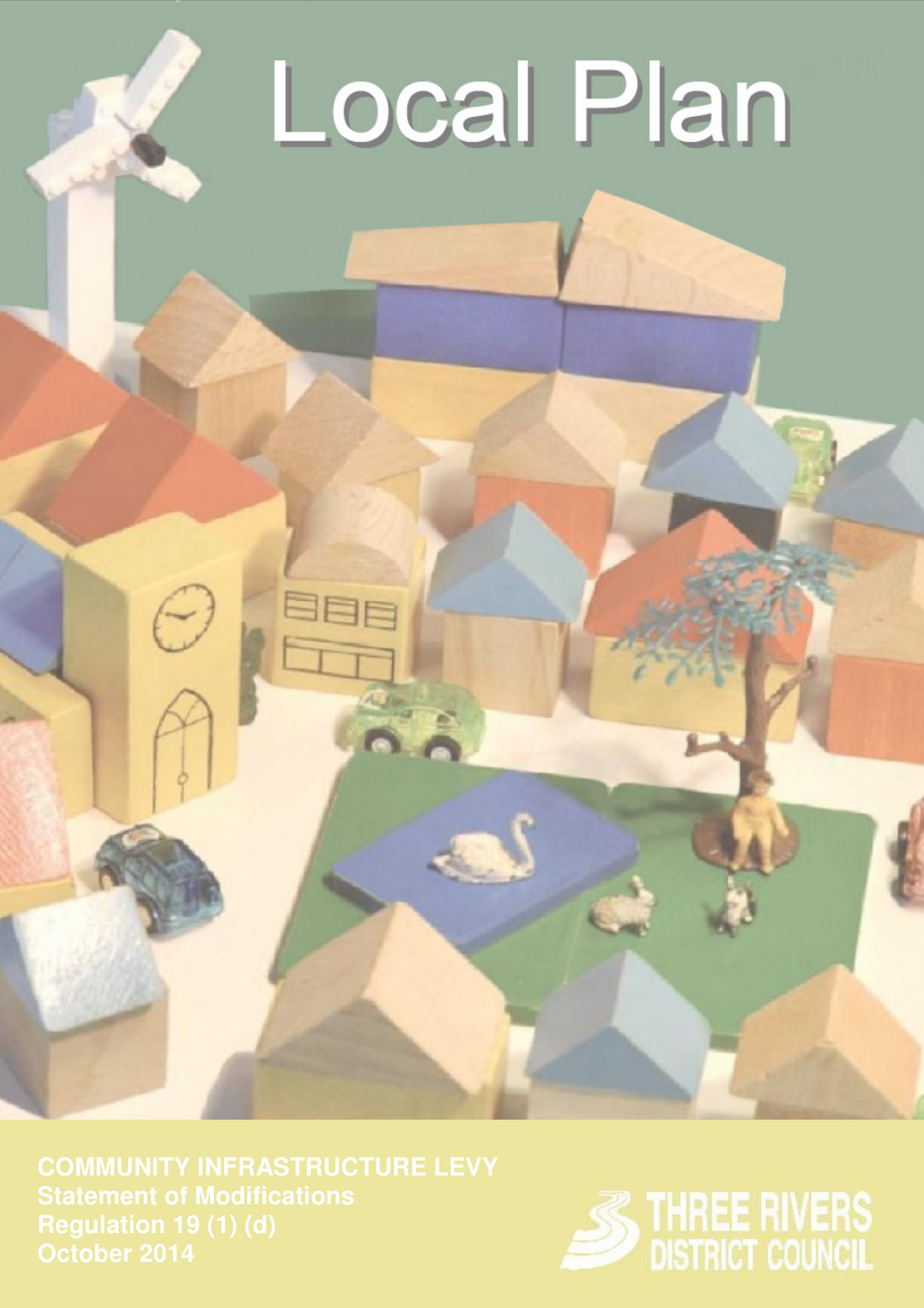# **Modifications to Draft Charging Schedule**

This statement sets out the modifications which Three Rivers District Council has made to the Draft Charging Schedule since it was published for consultation between the  $4<sup>th</sup>$  July and 4th August 2014 in accordance with Regulations 11 and 19 of the CIL Regulations 2010 (as amended).

### **Publication**

In accordance with Regulation 19 of the CIL Regulations, a copy of this Statement of Modifications has been sent to each of the persons that were invited to make representations under Regulation 15, published on the Council website and available at the Council offices and the libraries within the District.

## **Requests to be heard**

Any person may request to be heard by the Examiner in relation to the modifications as set out in this Statement of Modifications. Requests to be heard must include details of he modifications on which you wish to be heard (by reference to the Statement of Modifications) together with whether you support or oppose the modification and the reason. The Council will submit a copy of each request it receives to the examiner. Requests to be heard by the examiner must be made in writing by the 31 October 2014<sup>1</sup> to:

Ian Kemp CIL Programme Officer 49 All Saints Place **Bromsgrove** Worcestershire B61 0AX

Email: idkemp@icloud.com

 $\overline{a}$ 

Further information in relation to the Examination is available on the Council's website www.threerivers.gov.uk

<sup>&</sup>lt;sup>1</sup> 4 weeks from the date of submission under Section 11 Interpretation and application of Part 3 of the CIL Regulations 2010 (as amended)